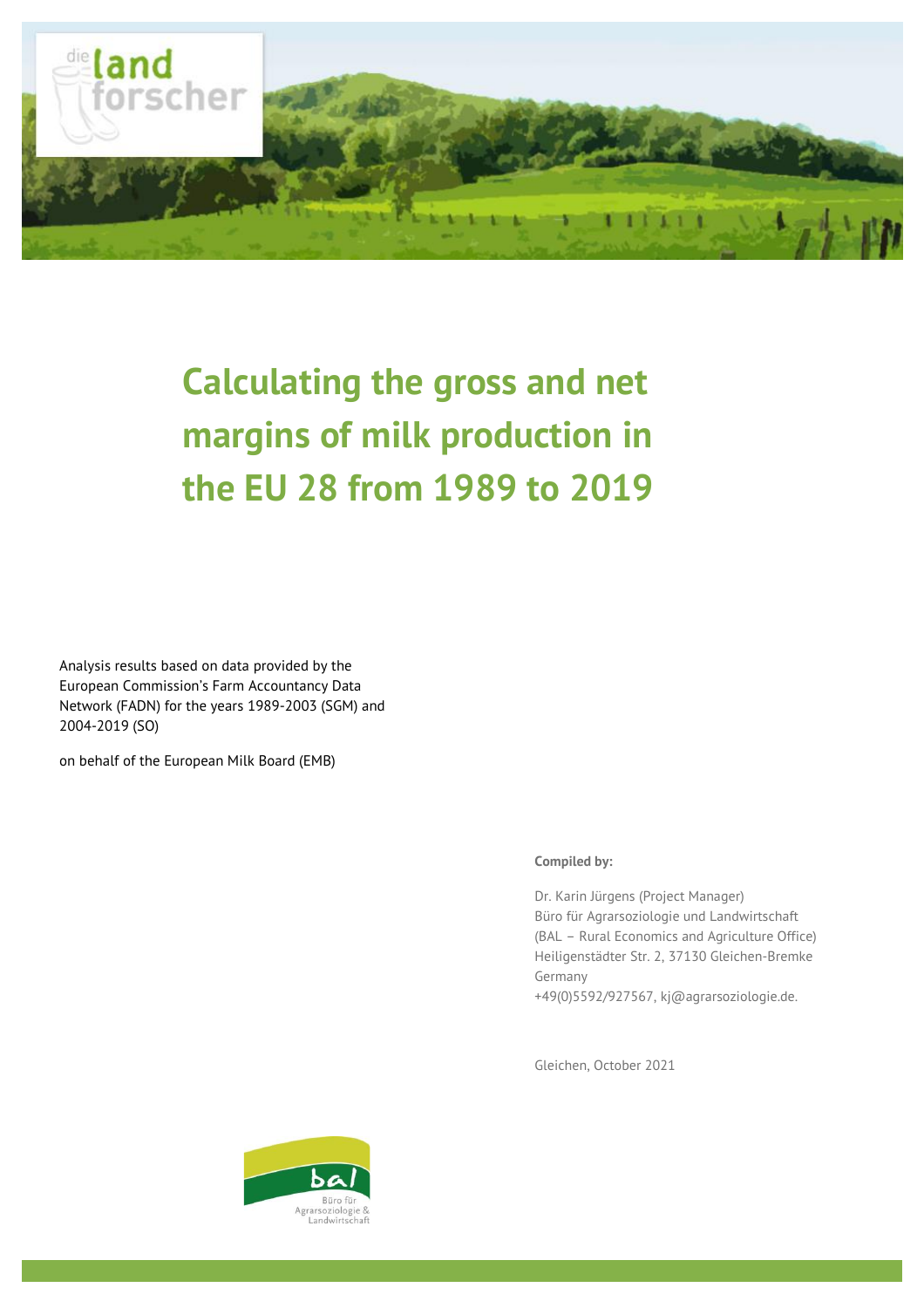



### **1 Calculation concept**

Four different types of margin are calculated: the gross margin, the net margin and the net economic margin I + II. The methods for calculating the margins are based on the EU method in the EU Dairy Farms Report. For methodical reasons, the allocation factors and also the chosen wage rate deviate from the EU method. Two variants are calculated for the wage rate (simple and qualified wage rate).

The FADN standard results for specialised dairy farms in the EU (average farms) served as the database for the calculations. The obtained results are stated for the years 1989 to 2003 and 2004 to 2019. Between 1989 and 2003, the type of farming is classified according to the standard gross margin (SGM), while the standard output (SO) is used as from 2004.

### **Total milk revenue =**

Milk revenue + coupled milk production subsidies + special payments based on Article 68 between 2009 and 2014<sup>1</sup>

### **Gross margin =**

Total milk revenue plus coupled milk subsidies *minus* input costs and general operating costs (excl. depreciation, wages, rent, interest<sup>2</sup> and taxes)

### **Net margin =**

Total milk revenue plus coupled milk subsidies minus total costs of milk production (input costs and general operating costs incl. depreciation, wages, rent, interest, taxes)

#### **Net economic margin I**

Total milk revenue plus coupled milk subsidies minus total production costs for milk production (simple wage rate for milk producers $3 +$  total costs of milk production)

### **Net economic margin II**

Total milk revenue plus coupled milk subsidies minus total production costs for milk production (qualified wage rate for milk producers<sup>4</sup> + total costs of milk production)

<sup>1</sup> (SE650) Support\_Art68 (€) and (SE616) Subsidies dairying (€)

 $2$  Wages, rent and interest = external factors

<sup>&</sup>lt;sup>3</sup> Simple wage rate = wage amount paid to employees / h x hours worked by family members (without employer contribution)

<sup>4</sup> Qualified wage rate = twice the minimum wage / h x hours worked by family members (without employer contribution); the simple wage rate was used for Member States without statutory minimum wage (Austria, Denmark, Italy, Finland, Sweden and Cyprus). The qualified wage rate can only be ascertained for 2004 to 2019 due to missing data. The qualified EU wage rate is a weighted average wage (ascertained based on the weighted milk volume in the EU Member States).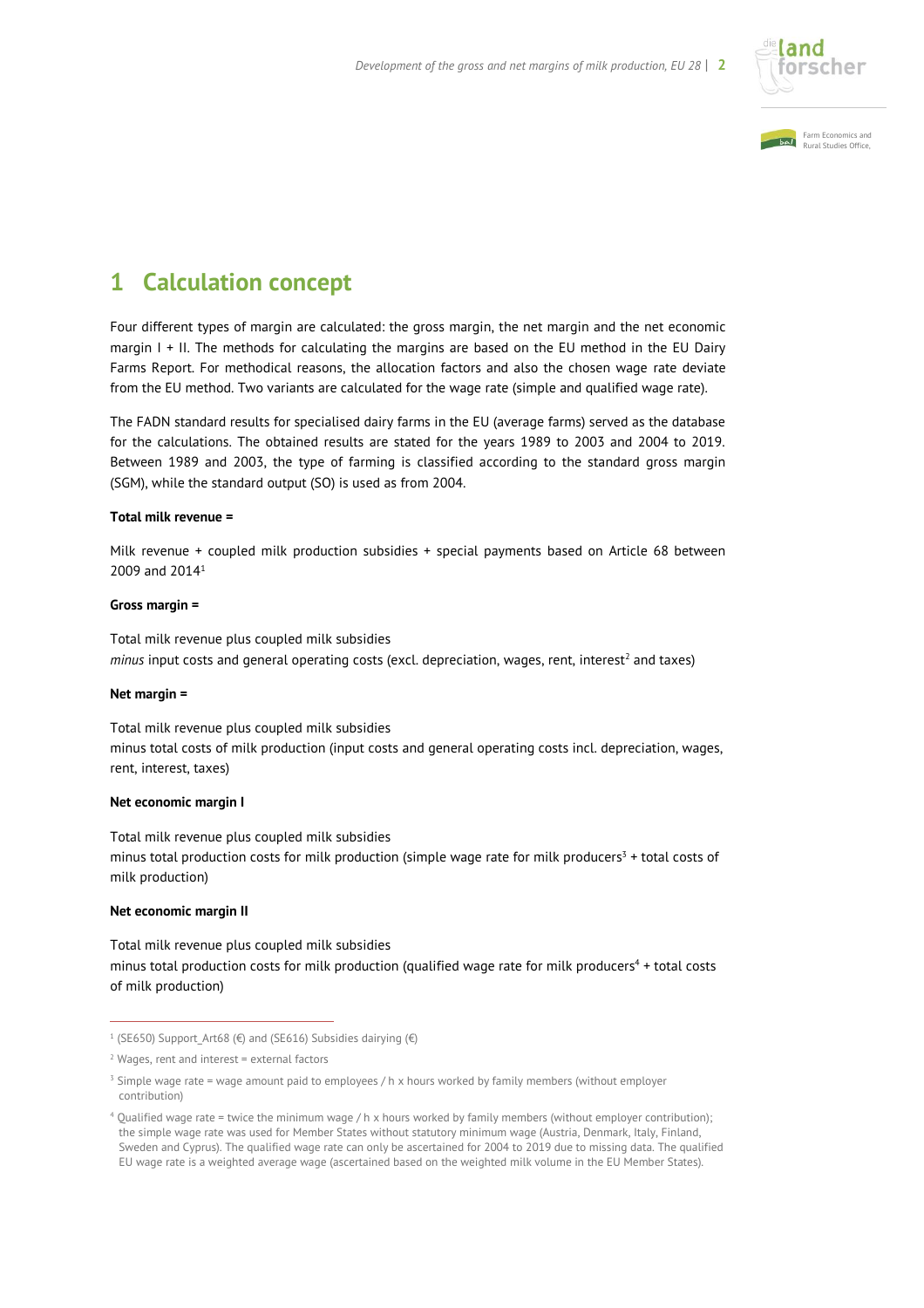



| Variables on the income<br>side      | Variables on the cost side                                                                                  | Allocation of cost positions to<br>milk production based on <sup>5</sup>                |
|--------------------------------------|-------------------------------------------------------------------------------------------------------------|-----------------------------------------------------------------------------------------|
| Milk revenue (milk price)            | Purchased feed                                                                                              | Share of dairy cows + cattle/<br>grazing livestock                                      |
| Coupled milk production<br>subsidies | Seeds, fertilizers, plant protection<br>products, other, specific plant production<br>costs                 | Share of dairy cows + cattle/<br>grazing livestock x share of<br>fodder area/total land |
| Special payments                     | Other specific livestock costs                                                                              | Share of dairy cows + cattle/total<br>livestock                                         |
|                                      | Other overheads, maintenance machinery<br>and buildings, energy, wages,<br>depreciation, interest and taxes | Production value for milk +<br>beef/total production value less<br>internal usage       |
|                                      | Cattle revenue                                                                                              | Deduction as linked product                                                             |
|                                      | Simple wage rate milk producer<br>$($ = wages paid $6$ x hours worked by family<br>members)                 | Production value for milk +<br>beef/total production value less<br>internal usage       |
|                                      | Qualified wage rate milk producer (=<br>twice the minimum wage x hours worked<br>by family members)         | Production value for milk +<br>beef/total production value less<br>internal usage       |

*Table 1: FADN variables and allocation factors used to calculate the gross margin*

<sup>5</sup> The same allocation factors were used as in the "What is the cost of producing milk?" studies (cf. Jürgens, Poppinga, Wohlgemuth, various issues).

<sup>6</sup> This refers to average wage amounts paid by dairy farms to their employees.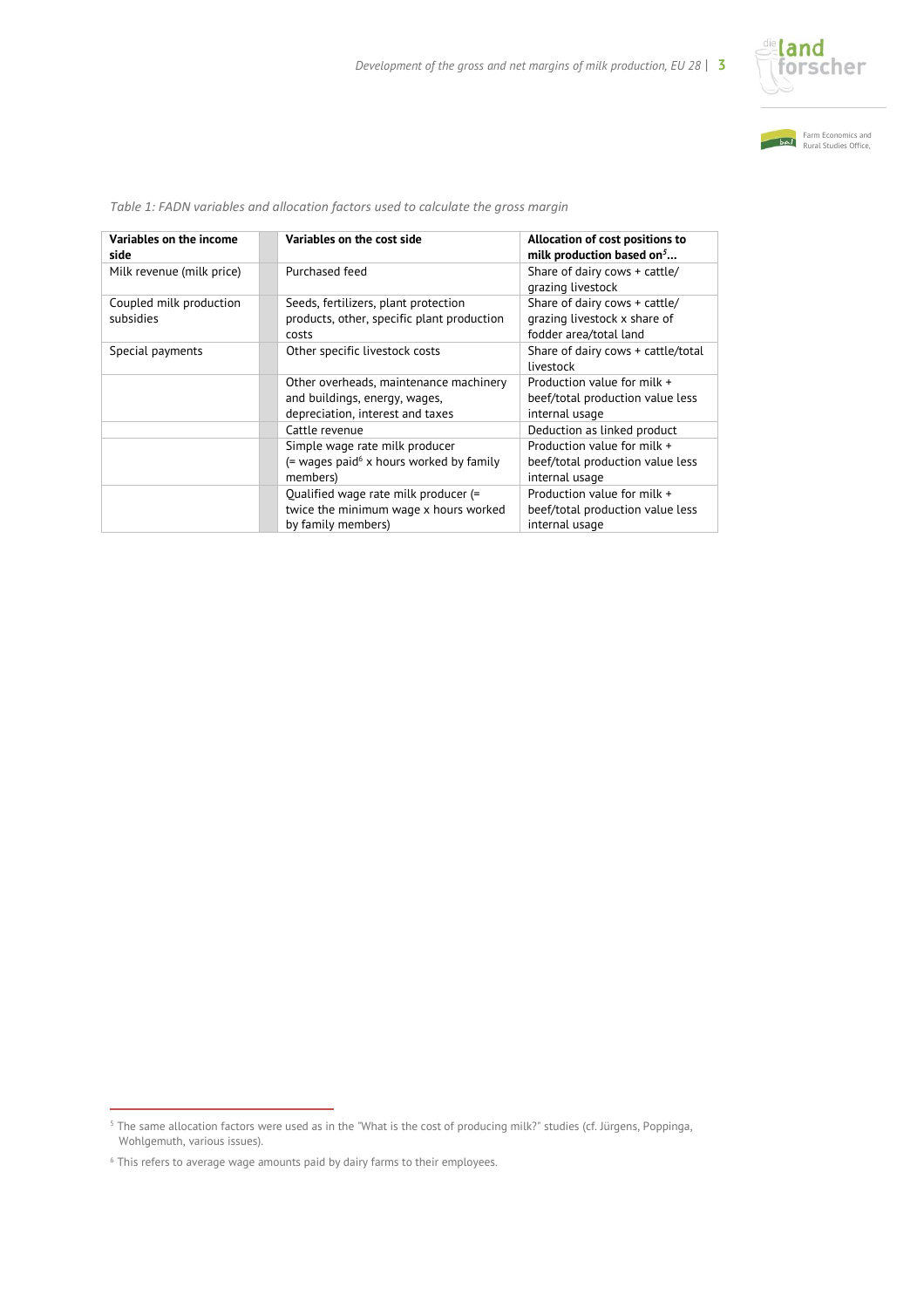## **2 Gross margin**



### *Table 2: Gross margin in cents/kg milk 1989-2003*

| Year                                                      | 1989* | 1990  | 1991  | 1992  | 1993  | 1994  | 1995  | 1996  | 1997  | 1998  | 1999  | 2000  | 2001  | 2002  | 2003  |
|-----------------------------------------------------------|-------|-------|-------|-------|-------|-------|-------|-------|-------|-------|-------|-------|-------|-------|-------|
| Represented farms                                         |       |       |       |       |       |       |       |       |       |       |       |       |       |       |       |
| (in k)                                                    | 575   | 572   | 572   | 457   | 447   | 421   | 489   | 455   | 458   | 453   | 392   | 392   | 392   | 360   | 358   |
| Operating costs                                           |       |       |       |       |       |       |       |       |       |       |       |       |       |       |       |
| without depreciation,                                     |       |       |       |       |       |       |       |       |       |       |       |       |       |       |       |
| wages, rent and                                           |       |       |       |       |       |       |       |       |       |       |       |       |       |       |       |
| interest                                                  | 10.07 | 10.83 | 11.34 | 10.55 | 10.48 | 11.25 | 13.03 | 14.57 | 13.87 | 13.63 | 13.67 | 14.44 | 16.34 | 15.79 | 15.82 |
| Milk revenue and milk                                     |       |       |       |       |       |       |       |       |       |       |       |       |       |       |       |
| subsidies                                                 | 32.05 | 30.31 | 30.08 | 31.05 | 31.20 | 31.54 | 32.00 | 32.42 | 32.25 | 31.73 | 31.03 | 32.11 | 34.01 | 32.12 | 31.33 |
| Gross margin                                              | 21.98 | 19.48 | 18.74 | 20.51 | 20.72 | 20.29 | 18.97 | 17.86 | 18.39 | 18.10 | 17.36 | 17.67 | 17.66 | 16.33 | 15.52 |
| *1989-2003 FADN data based on standard gross margin (SGM) |       |       |       |       |       |       |       |       |       |       |       |       |       |       |       |

### *Table 3: Gross margin in cents/kg 2004-2019*

| Year                                                   | 2004* | 2005  | 2006  | 2007  | 2008  | 2009  | 2010  | 2011  | 2012  | 2013  | 2014  | 2015  | 2016  | 2017  | 2018  | 2019  |
|--------------------------------------------------------|-------|-------|-------|-------|-------|-------|-------|-------|-------|-------|-------|-------|-------|-------|-------|-------|
| Represented farms                                      |       |       |       |       |       |       |       |       |       |       |       |       |       |       |       |       |
| (in k)                                                 | 499   | 500   | 496   | 714   | 703   | 607   | 572   | 564   | 572   | 585   | 615   | 555   | 581   | 577   | 426   | 423   |
| Operating costs                                        |       |       |       |       |       |       |       |       |       |       |       |       |       |       |       |       |
| without depreciation,                                  |       |       |       |       |       |       |       |       |       |       |       |       |       |       |       |       |
| wages, rent and                                        |       |       |       |       |       |       |       |       |       |       |       |       |       |       |       |       |
| interest                                               | 15.59 | 15.17 | 15.51 | 16.79 | 18.85 | 17.09 | 18.03 | 19.62 | 20.79 | 22.13 | 21.54 | 19.63 | 19.17 | 19.55 | 21.88 | 21.72 |
| Milk revenue and milk                                  |       |       |       |       |       |       |       |       |       |       |       |       |       |       |       |       |
| subsidies                                              | 31.35 | 31.07 | 30.20 | 34.17 | 34.44 | 28.54 | 33.00 | 35.71 | 35.04 | 39.09 | 38.82 | 32.89 | 32.45 | 37.76 | 37.14 | 36.87 |
| Gross margin                                           | 15.75 | 15.90 | 14.69 | 17.38 | 15.58 | 11.44 | 14.97 | 16.08 | 14.25 | 16.96 | 17.27 | 13.26 | 13.28 | 18.21 | 15.26 | 15.15 |
| $*2004.2010$ EADN data based on standard output $(50)$ |       |       |       |       |       |       |       |       |       |       |       |       |       |       |       |       |

\*2004-2019 FADN data based on standard output (SO)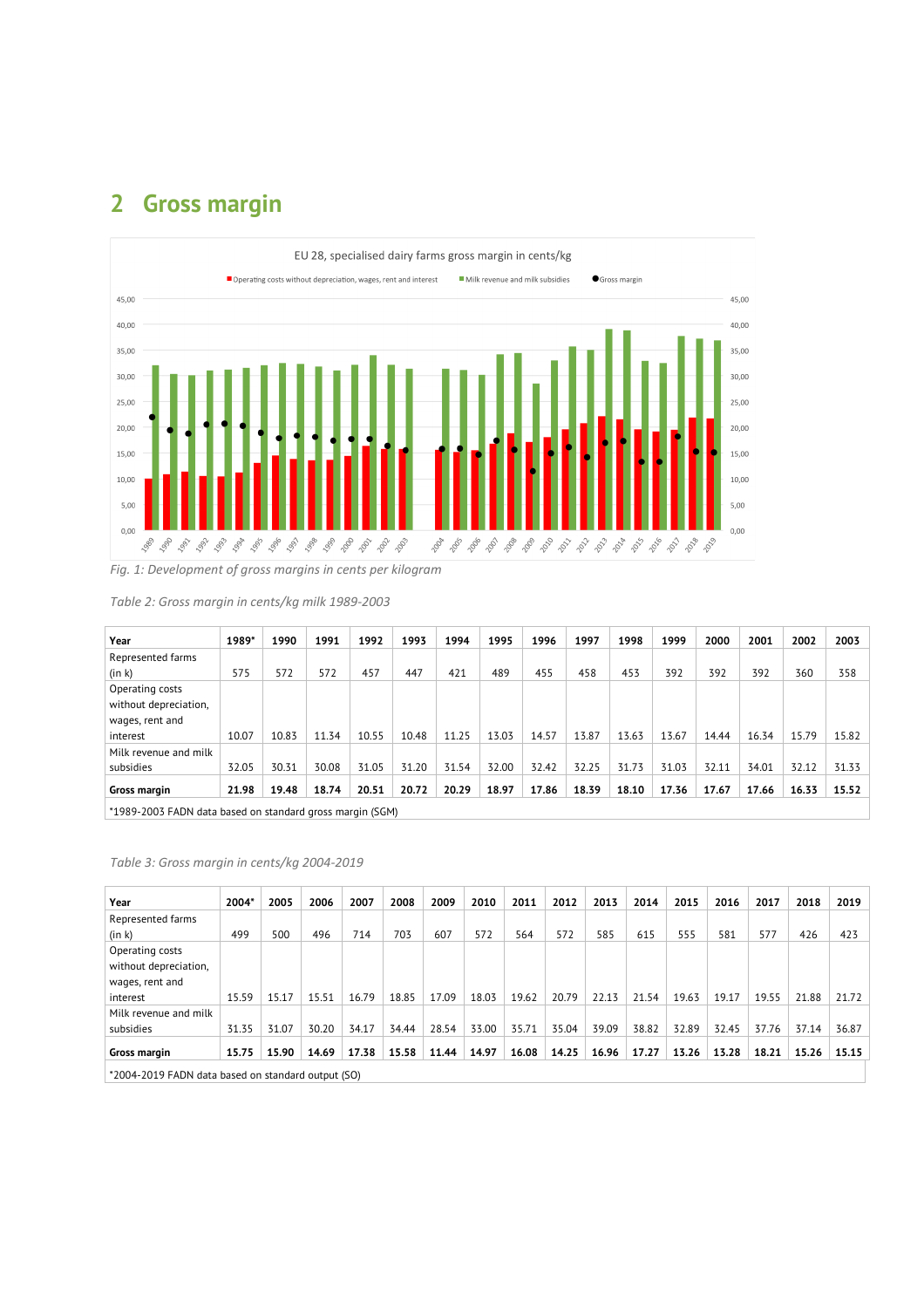





### **3 Net margin 1989-2019**

*Fig. 2: Development of net margins in cents per kilogram*

*Table 4: Net margin in cents/kg milk 1989-2003*

| Year             | 1989*                                                     | 1990  | 1991  | 1992  | 1993  | 1994  | 1995  | 1996  | 1997  | 1998  | 1999  | 2000  | 2001  | 2002  | 2003  |
|------------------|-----------------------------------------------------------|-------|-------|-------|-------|-------|-------|-------|-------|-------|-------|-------|-------|-------|-------|
| Represented      |                                                           |       |       |       |       |       |       |       |       |       |       |       |       |       |       |
| farms (in k)     | 575                                                       | 572   | 572   | 457   | 447   | 421   | 489   | 455   | 458   | 453   | 392   | 392   | 392   | 360   | 358   |
| Total costs of   |                                                           |       |       |       |       |       |       |       |       |       |       |       |       |       |       |
| milk production  | 19.69                                                     | 20.74 | 21.44 | 20.66 | 20.89 | 21.75 | 23.93 | 25.81 | 24.97 | 24.85 | 24.68 | 25.21 | 27.21 | 26.68 | 26.50 |
| Milk revenue and |                                                           |       |       |       |       |       |       |       |       |       |       |       |       |       |       |
| milk subsidies   | 32.05                                                     | 30.31 | 30.08 | 31.05 | 31.20 | 31.54 | 32.00 | 32.42 | 32.25 | 31.73 | 31.03 | 32.11 | 34.01 | 32.12 | 31.33 |
| Net margin       | 12.36                                                     | 9.57  | 8.64  | 10.39 | 10.31 | 9.79  | 8.07  | 6.61  | 7.29  | 6.88  | 6.35  | 6.90  | 6.80  | 5.44  | 4.84  |
|                  | *1989-2003 FADN data based on standard gross margin (SGM) |       |       |       |       |       |       |       |       |       |       |       |       |       |       |

### *Table 5: Net margin in cents/kg 2004-2019*

| Year                                               | 2004* | 2005  | 2006  | 2007  | 2008  | 2009  | 2010  | 2011  | 2012  | 2013  | 2014  | 2015  | 2016  | 2017  | 2018  | 2019  |
|----------------------------------------------------|-------|-------|-------|-------|-------|-------|-------|-------|-------|-------|-------|-------|-------|-------|-------|-------|
| Represented                                        |       |       |       |       |       |       |       |       |       |       |       |       |       |       |       |       |
| farms (in k)                                       | 499   | 500   | 496   | 714   | 703   | 607   | 572   | 564   | 572   | 585   | 615   | 555   | 581   | 577   | 426   | 423   |
| Total costs of                                     |       |       |       |       |       |       |       |       |       |       |       |       |       |       |       |       |
| milk production                                    | 26.07 | 25.59 | 26.15 | 27.44 | 30.16 | 28.33 | 29.21 | 30.80 | 32.46 | 34.17 | 32.01 | 29.47 | 30.11 | 30.40 | 33.05 | 32.70 |
| Milk revenue and                                   |       |       |       |       |       |       |       |       |       |       |       |       |       |       |       |       |
| milk subsidies                                     | 31.35 | 31.07 | 30.20 | 34.17 | 34.44 | 28.54 | 33.00 | 35.71 | 35.04 | 39.09 | 38.82 | 32.89 | 32.45 | 37.76 | 37.14 | 36.87 |
| Net margin                                         | 5.28  | 5.48  | 4.06  | 6.72  | 4.28  | 0.21  | 3.79  | 4.90  | 2.58  | 4.92  | 6.81  | 3.42  | 2.34  | 7.36  | 4.09  | 4.17  |
| *2004-2019 FADN data based on standard output (SO) |       |       |       |       |       |       |       |       |       |       |       |       |       |       |       |       |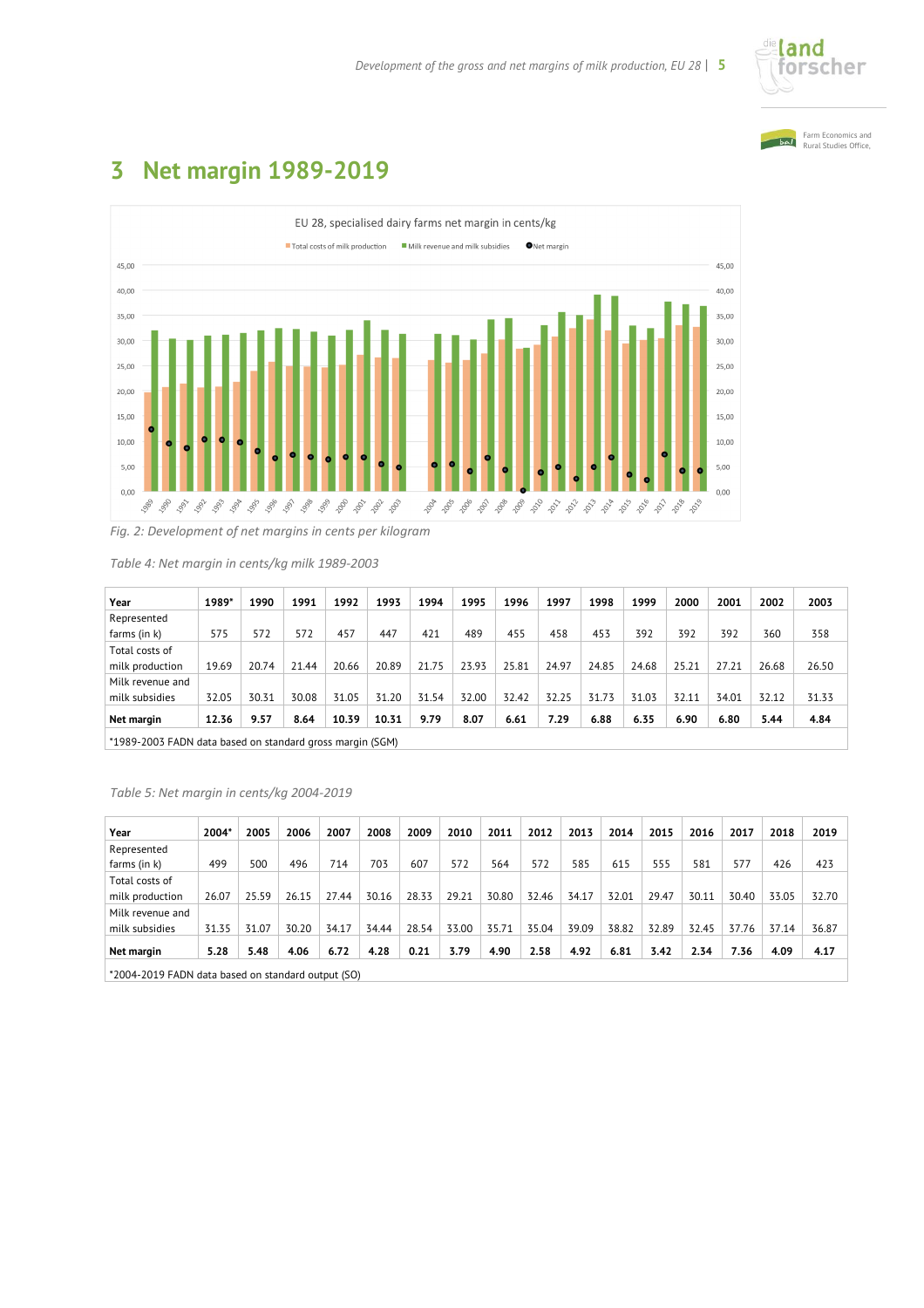



## **4 Net economic margin I 1989-2019**



*Fig. 3: Development of the net economic margin I in cents/kg milk* 

| Year                                                      | 1989* | 1990  | 1991    | 1992  | 1993  | 1994  | 1995    | 1996    | 1997    | 1998    | 1999    | 2000    | 2001    | 2002    | 2003    |
|-----------------------------------------------------------|-------|-------|---------|-------|-------|-------|---------|---------|---------|---------|---------|---------|---------|---------|---------|
| Represented                                               |       |       |         |       |       |       |         |         |         |         |         |         |         |         |         |
| farms (in k)                                              | 575   | 572   | 572     | 457   | 447   | 421   | 489     | 455     | 458     | 453     | 392     | 392     | 392     | 360     | 358     |
| Total costs of                                            |       |       |         |       |       |       |         |         |         |         |         |         |         |         |         |
| milk production                                           | 19.69 | 20.74 | 21.44   | 20.66 | 20.89 | 21.75 | 23.93   | 25.81   | 24.97   | 24.85   | 24.68   | 25.21   | 27.21   | 26.68   | 26.50   |
| Simple wage                                               |       |       |         |       |       |       |         |         |         |         |         |         |         |         |         |
| rate for milk                                             |       |       |         |       |       |       |         |         |         |         |         |         |         |         |         |
| production                                                | 8.57  | 8.60  | 9.06    | 8.51  | 8.27  | 8.42  | 9.88    | 10.13   | 10.37   | 10.48   | 10.13   | 10.55   | 10.89   | 9.82    | 8.93    |
| Milk production                                           |       |       |         |       |       |       |         |         |         |         |         |         |         |         |         |
| costs (total)                                             | 28.26 | 29.35 | 30.50   | 29.17 | 29.16 | 30.16 | 33.81   | 35.95   | 35.34   | 35.33   | 34.81   | 35.76   | 38.10   | 36.50   | 35.43   |
| Milk revenue                                              |       |       |         |       |       |       |         |         |         |         |         |         |         |         |         |
| and milk                                                  |       |       |         |       |       |       |         |         |         |         |         |         |         |         |         |
| subsidies                                                 | 32.05 | 30.31 | 30.08   | 31.05 | 31.20 | 31.54 | 32.00   | 32.42   | 32.25   | 31.73   | 31.03   | 32.11   | 34.01   | 32.12   | 31.33   |
| Net economic                                              |       |       |         |       |       |       |         |         |         |         |         |         |         |         |         |
| margin I                                                  | 3.79  | 0.97  | $-0.42$ | 1.88  | 2.03  | 1.38  | $-1.81$ | $-3.53$ | $-3.08$ | $-3.60$ | $-3.78$ | $-5.65$ | $-4.09$ | $-4.38$ | $-4.10$ |
| *1000 2007 EADN data based on standard gross margin (SCM) |       |       |         |       |       |       |         |         |         |         |         |         |         |         |         |

*Table 6: Net economic margin in cents/kg milk 1989-2003*

\*1989-2003 FADN data based on standard gross margin (SGM)

*Table 7: Net economic margin in cents/kg milk 2004-2019* 

| Year                                                   | 2004*   | 2005    | 2006    | 2007    | 2008    | 2009    | 2010    | 2011    | 2012    | 2013    | 2014    | 2015    | 2016    | 2017    | 2018    | 2019  |
|--------------------------------------------------------|---------|---------|---------|---------|---------|---------|---------|---------|---------|---------|---------|---------|---------|---------|---------|-------|
| Represented farms                                      |         |         |         |         |         |         |         |         |         |         |         |         |         |         |         |       |
| (in k)                                                 | 499     | 500     | 496     | 714     | 703     | 607     | 572     | 564     | 572     | 585     | 615     | 555     | 581     | 577     | 426     | 423   |
| Total costs of milk<br>production                      | 26.07   | 25.59   | 26.15   | 27.44   | 30.16   | 28.33   | 29.21   | 30.80   | 32.46   | 34.17   | 32.01   | 29.47   | 30.11   | 30.40   | 33.05   | 32.70 |
| Simple wage rate<br>milk production                    | 8.48    | 8.16    | 8.46    | 11.28   | 10.75   | 9.50    | 9.25    | 9.76    | 9.58    | 10.07   | 10.60   | 10.22   | 10.67   | 10.94   | 9.55    | 9.13  |
| Milk production<br>costs (total)                       | 34.55   | 33.75   | 34.60   | 38.72   | 40.91   | 37.82   | 38.46   | 40.56   | 42.04   | 44.24   | 42.61   | 39.69   | 40.78   | 41.34   | 42.60   | 41.84 |
| Milk revenue and<br>milk subsidies                     | 31.35   | 31.07   | 30.20   | 34.17   | 34.44   | 28.54   | 33.00   | 35.71   | 35.04   | 39.09   | 38.82   | 32.89   | 32.45   | 37.76   | 37.14   | 36.87 |
| Net economic<br>margin I                               | $-5.20$ | $-2.69$ | $-4.40$ | $-4.56$ | $-6.47$ | $-9.29$ | $-5.46$ | $-4.85$ | $-7.00$ | $-5.16$ | $-3.79$ | $-6.80$ | $-8.33$ | $-5.58$ | $-5.46$ | -4.96 |
| $*2004.2010$ EADN data based on standard output $(50)$ |         |         |         |         |         |         |         |         |         |         |         |         |         |         |         |       |

\*2004-2019 FADN data based on standard output (SO)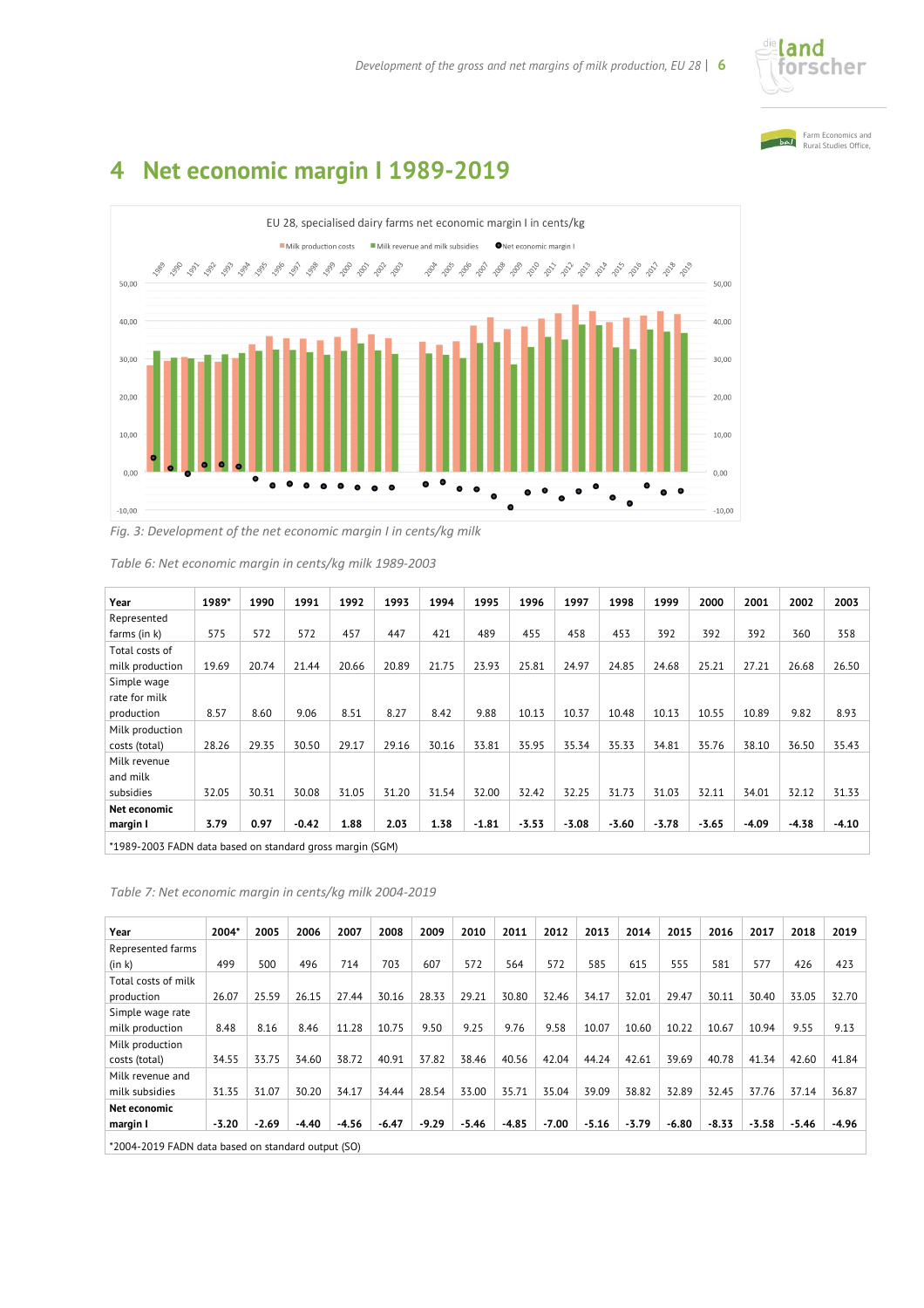



# **5 Net economic margin II 2004-2019** EU 28, specialised dairy farms net economic margin II in cents/kg



*Fig. 4: Development of the net economic margin II in cents/kg milk* 

| Table 8: Net economic margin II in cents/kg milk 2004-2019 |  |
|------------------------------------------------------------|--|
|------------------------------------------------------------|--|

| Year                                               | 2004*   | 2005    | 2006     | 2007    | 2008     | 2009     | 2010    | 2011    | 2012     | 2013    | 2014    | 2015    | 2016     | 2017    | 2018    | 2019    |
|----------------------------------------------------|---------|---------|----------|---------|----------|----------|---------|---------|----------|---------|---------|---------|----------|---------|---------|---------|
| Represented                                        |         |         |          |         |          |          |         |         |          |         |         |         |          |         |         |         |
| farms (in k)                                       | 499     | 500     | 496      | 714     | 703      | 607      | 572     | 564     | 572      | 585     | 615     | 555     | 581      | 577     | 426     | 423     |
| Total costs of                                     |         |         |          |         |          |          |         |         |          |         |         |         |          |         |         |         |
| milk                                               |         |         |          |         |          |          |         |         |          |         |         |         |          |         |         |         |
| production                                         | 26.07   | 25.59   | 26.15    | 27.44   | 30.16    | 28.33    | 29.21   | 30.80   | 32.46    | 34.17   | 32.01   | 29.47   | 30.11    | 30.40   | 33.05   | 32.70   |
| Oualified wage                                     |         |         |          |         |          |          |         |         |          |         |         |         |          |         |         |         |
| rate for milk                                      |         |         |          |         |          |          |         |         |          |         |         |         |          |         |         |         |
| production                                         | 14.54   | 14.46   | 14.50    | 14.17   | 14.66    | 13.70    | 13.52   | 13.35   | 12.94    | 12.91   | 13.27   | 12.28   | 12.58    | 12.68   | 12.33   | 12.86   |
| Milk                                               |         |         |          |         |          |          |         |         |          |         |         |         |          |         |         |         |
| production                                         |         |         |          |         |          |          |         |         |          |         |         |         |          |         |         |         |
| costs (total)                                      | 40.61   | 40.05   | 40.65    | 41.61   | 44.82    | 42.02    | 42.73   | 44.15   | 45.40    | 47.08   | 45.28   | 41.75   | 42.69    | 43.08   | 45.38   | 45.56   |
| Milk revenue                                       |         |         |          |         |          |          |         |         |          |         |         |         |          |         |         |         |
| and milk                                           |         |         |          |         |          |          |         |         |          |         |         |         |          |         |         |         |
| subsidies                                          | 31.35   | 31.07   | 30.20    | 34.17   | 34.44    | 28.54    | 33.00   | 35.71   | 35.04    | 39.09   | 38.82   | 32.89   | 32.45    | 37.76   | 37.14   | 36.87   |
| Net economic                                       |         |         |          |         |          |          |         |         |          |         |         |         |          |         |         |         |
| margin II                                          | $-9.26$ | $-8.98$ | $-10.44$ | $-7.45$ | $-10.39$ | $-13.49$ | $-9.73$ | $-8.45$ | $-10.36$ | $-8.00$ | $-6.46$ | $-8.86$ | $-10.24$ | $-5.32$ | $-8.24$ | $-8.69$ |
| *2004-2019 FADN data based on standard output (SO) |         |         |          |         |          |          |         |         |          |         |         |         |          |         |         |         |